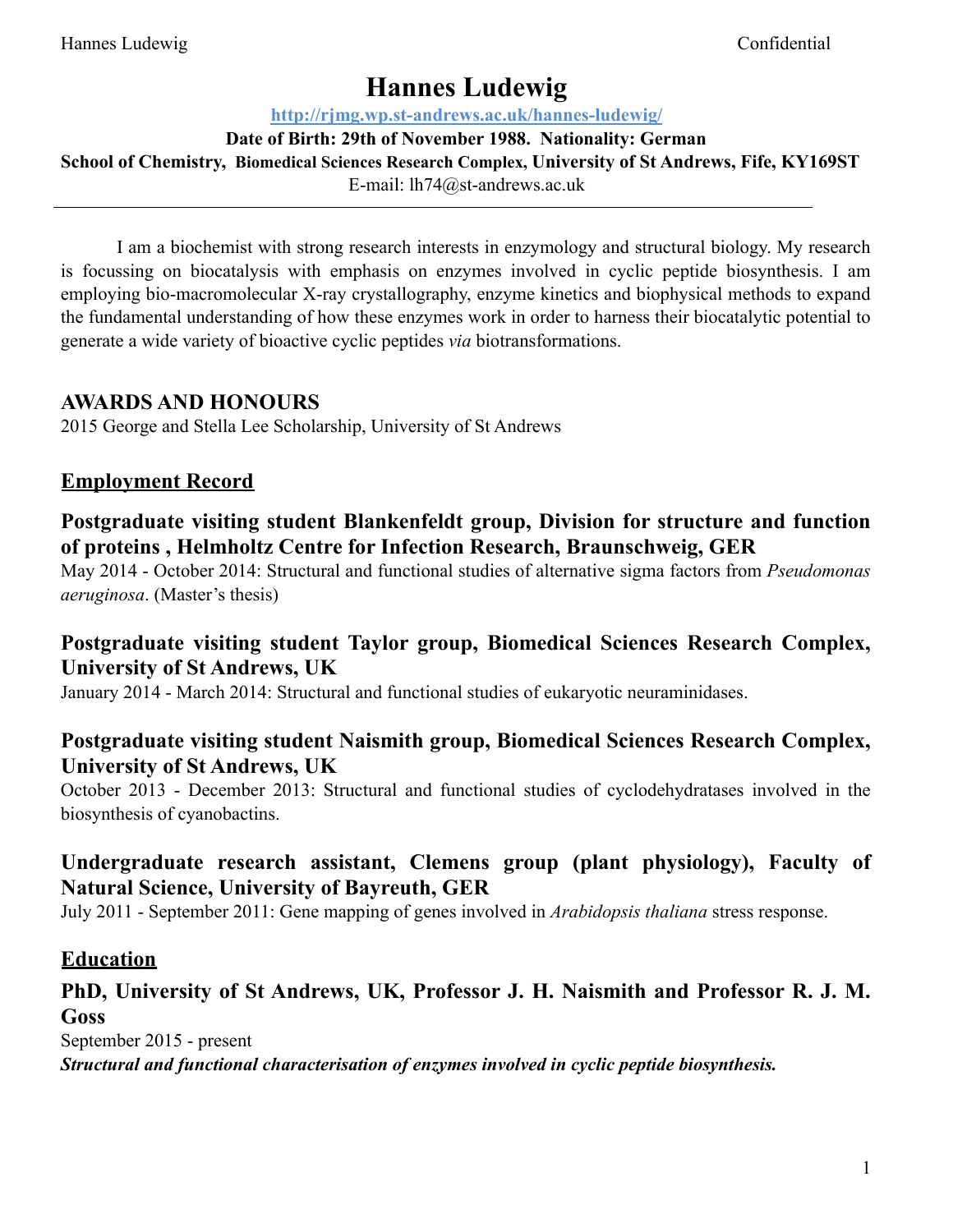#### **MSc Biochemistry and Molecular Biology, University of Bayreuth, GER** 2012 - 2014

# **BSc Biochemistry, University of Bayreuth, GER**

2009-2011

#### **Skills and Knowledge**

- Cloning
- Heterologous gene expression
- Protein purification
- Enzyme kinetics
- Bio-macromolecular X-ray crystallography
- Biophysical characterisation of proteins (ITC, CD, MS, UV-Vis and Fluorescence)
- Assay development

## **Research presentations**

- **•** Poster, CRITICAT CDT 4th Annual Conference, Edinburgh, UK, April 2018: PCY1 a macrocyclase from plant enables simple biosynthesis of cyclic peptides
- **•** Poster, 3rd annual post-graduate symposium School of Chemistry, St Andrews, UK, December 2017: PCY1 - a macrocyclase from plant enables simple biosynthesis of cyclic peptides, **poster prize awarded**
- **•** Poster, 3rd Biennial Structural Biology Conference, Brno, CZ, May 2017: A novel macrocyclase, **poster prize awarded**
- **•** Speaker, CRITICAT CDT 3rd Annual Conference, St Andrews, UK, April 2017: A novel macrocyclase
- **•** Poster, 34th European Peptide Symposium & 8th International Peptide Symposium, Leipzig, GER, August 2016: A novel macrocyclase
- **•** Speaker, CRITICAT CDT 2nd Annual Conference, St Andrews, UK, April 2016: Structural and functional investigation of new macrocyclases

## **Funding Awarded**

2015 - 2019 CRITICAT CDT programme, St Andrews 2013 Erasmus mobility stipend

## **Outreach**

| September 2017   | Science day with Craig primary school, Byre Theatre St Andrews                   |
|------------------|----------------------------------------------------------------------------------|
| July 2017        | Sutton Trust lectures, University of St Andrews, School of Chemistry, St Andrews |
| <b>July 2016</b> | Sutton Trust lectures, University of St Andrews, School of Chemistry, St Andrews |

## **PUBLICATIONS**

**Ludewig, H.**, Czekster, C.M., Oueis, E., Munday, E.S., Arshad, M., Synowsky, S.A., Bent, A.F., Naismith, J.H., 2018. Characterization of the Fast and Promiscuous Macrocyclase from Plant PCY1 Enables the Use of Simple Substrates. ACS Chem. Biol. 13, 801–811.